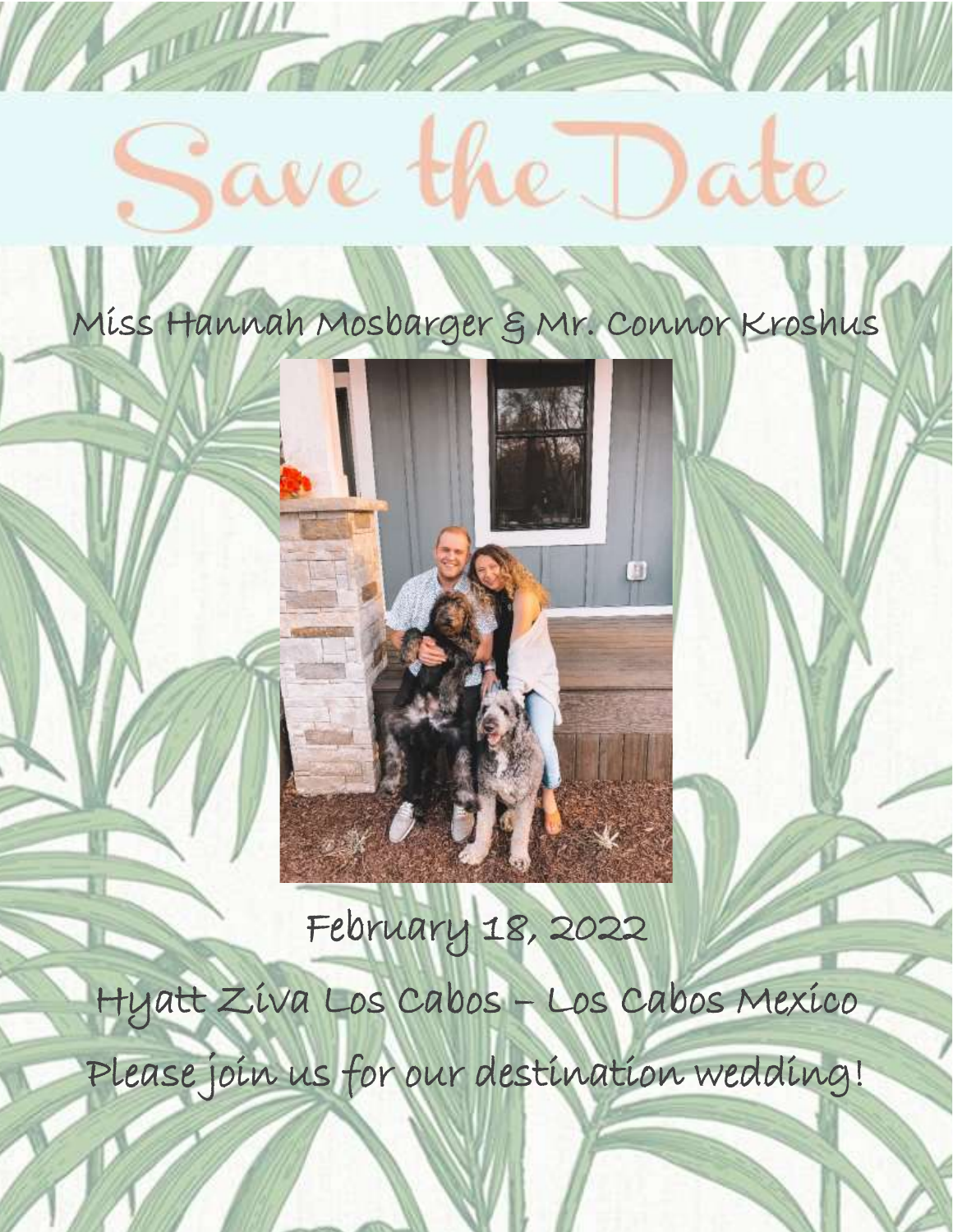

# **\*\*\*\*\*\*\*\*\*\* To join us simply fill out this secured link: \*\*\*\*\*\*\*\*\*\***

# \*RESERVATION LINK:<https://www.beachbumvacation.com/reservation/>

\_\_\_\_\_\_\_\_\_\_\_\_\_\_\_\_\_\_\_\_\_\_\_\_\_\_\_\_\_\_\_\_\_\_\_\_\_\_\_\_\_\_\_\_\_\_\_\_\_\_\_\_\_\_\_\_\_\_\_\_\_\_\_\_\_\_\_\_\_\_\_\_\_\_\_\_\_\_\_\_\_\_\_\_\_\_\_\_\_\_\_\_\_\_\_\_\_\_\_\_\_\_\_\_\_\_\_\_\_\_\_\_\_\_\_\_\_\_\_\_\_\_\_\_ Our wedding travel concierge is Joanne Castner



Phone: 1-877-943-8282 Ext 25 Email: Joanne@beachbumvacation.com

**For a faster response time, please email Joanne. Bookings must be made via our online form at [www.beachbumvactions.com/reservation](http://www.beachbumvactions.com/reservation) to ensure accuracy. Reservations cannot be made via phone.**

\*ALL-INCLUSIVE\*

\* Rates are based on travel between February 15 – 22, 2022 for a minimum of 3 nights and are PER PERSON (pp)

#### **Hyatt Ziva Los Cabos**

#### **Travel Window February 15-22, 2022**

**Prices are PER PERSON with transfers and do not include airfare**

| <b>Master with 2 Double Beds - Prices are per person</b> |               |               |               |               |               |
|----------------------------------------------------------|---------------|---------------|---------------|---------------|---------------|
|                                                          | 3 Night Total | 4 Night Total | 5 Night Total | 6 Night Total | 7 Night Total |
| Single Occupancy                                         | \$1127        | \$1491        | \$1855        | \$2219        | \$2583        |
| Double Occupancy                                         | \$714         | \$941         | \$1168        | \$1395        | \$1622        |
| Triple Occupancy                                         | \$590         | \$775         | \$960         | \$1145        | \$1330        |
| Quad Occupancy                                           | \$529         | \$694         | \$859         | \$1024        | \$1189        |
| Child age 2-12                                           | \$227         | \$291         | \$355         | \$419         | \$483         |

| Ziva Suite-King bed - Prices are per person |               |               |               |               |               |
|---------------------------------------------|---------------|---------------|---------------|---------------|---------------|
|                                             | 3 Night Total | 4 Night Total | 5 Night Total | 6 Night Total | 7 Night Total |
| Single Occupancy                            | \$1149        | \$1521        | \$1893        | \$2265        | \$2637        |
| Double Occupancy                            | \$725         | \$955         | \$1185        | \$1415        | \$1645        |
| Triple Occupancy                            | \$598         | \$786         | \$974         | \$1162        | \$1350        |
| Child age 2-12                              | \$227         | \$291         | \$355         | \$419         | \$483         |

| Club Oceanfront-King bed - Prices are per person |               |               |               |               |               |
|--------------------------------------------------|---------------|---------------|---------------|---------------|---------------|
|                                                  | 3 Night Total | 4 Night Total | 5 Night Total | 6 Night Total | 7 Night Total |
| Single Occupancy                                 | \$1310        | \$1735        | \$2160        | \$2585        | \$3010        |
| Double Occupancy                                 | \$804         | \$1061        | \$1318        | \$1575        | \$1832        |
| Child age 2-12                                   | \$227         | \$291         | \$355         | <b>\$419</b>  | \$483         |

WWW.BEACHBUMVACATI M.CON

"TRAVEL THE WORLD WITH US"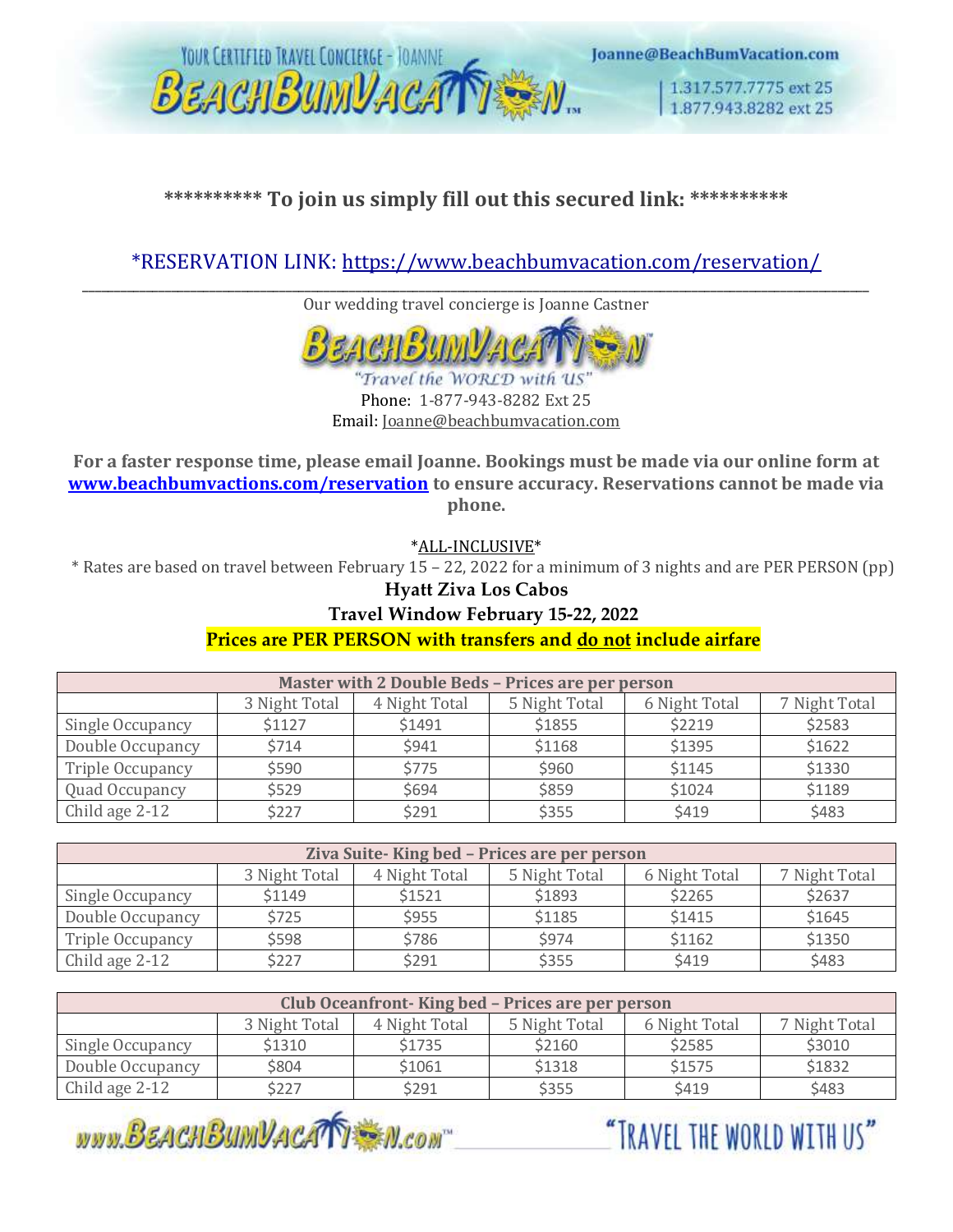

#### \*\* Airfare is not included in the price above\*\*

### If you would like pricing for room categories that are not listed in this info please let Joanne know. **Child rates are only applicable with 2 paying adults in the room**

Single occupancy = 1 adult in the room Double occupancy = 2 adults in the room Triple occupancy = 3 adults in the room Quad Occupancy = 4 adults in the room

#### **In the event that you are finding a lower package price please send Beach Bum Joanne a screenshot when you are ready to book and she will see if it is possible to match the rate.**

#### **Resort info- <https://www.beachbumvacation.com/savethedate/hyattzivaloscabos>**

#### **WHAT'S INCLUDED?**

Accommodations as selected, roundtrip airport transfers, taxes, all meals, unlimited alcoholic and non-alcoholic beverages, in-room mini-bar with beer, water, soft drinks (re-stocked once a day), daily and nightly activity program, non-motorized water sports, live music and shows, fitness center, taxes and gratuities all included.

\*Please fill in the Reservation Form at [www.beachbumvacation.com/reservation](http://www.beachbumvacation.com/reservation) with information as it appears on your passport to secure your room and celebrate with Hannah and Connor!

\*\*\*\*\*All reservations MUST to be made by December 1, 2021. \*\*\*\*\*

\*NOTE: Rates above do NOT include airfare. Inquire with Joanne@beachbumvacation.com for up-to-date airfare rates into Los Cabos for your dates of travel.

# **\*\*\* Process of Booking** \*\*\*

❖ Determine your travel dates & who you'll be sharing a room with then click on the secure Reservation Link and fill in your information:

\*RESERVATION link[: https://www.beachbumvacation.com/reservation/](https://www.beachbumvacation.com/reservation/)

- ❖ If you have frequent flyer miles or airline credit vouchers Beach Bum Joanne is NOT able to book your flight. You must do so on your own.
- ❖ Determine if you want travel protection. It's highly recommended! Insurance rates below are based on your total vacation package value per person.

❖ DOWN PAYMENT OPTIONS:

1) Room Only: It's just \$150 per person to book just the room. 2) Room with insurance: It's just \$150 per person + the cost of insurance (\$145 additional) 3) Room and flights without insurance: It's \$150 per person + total airfare cost. 4) Room and flights with insurance: It's just \$150 per person + the cost of insurance and airfare – (\$145 additional)

"TRAVEL THE WORLD WITH US"

www.BEACHBUMVACATY M.com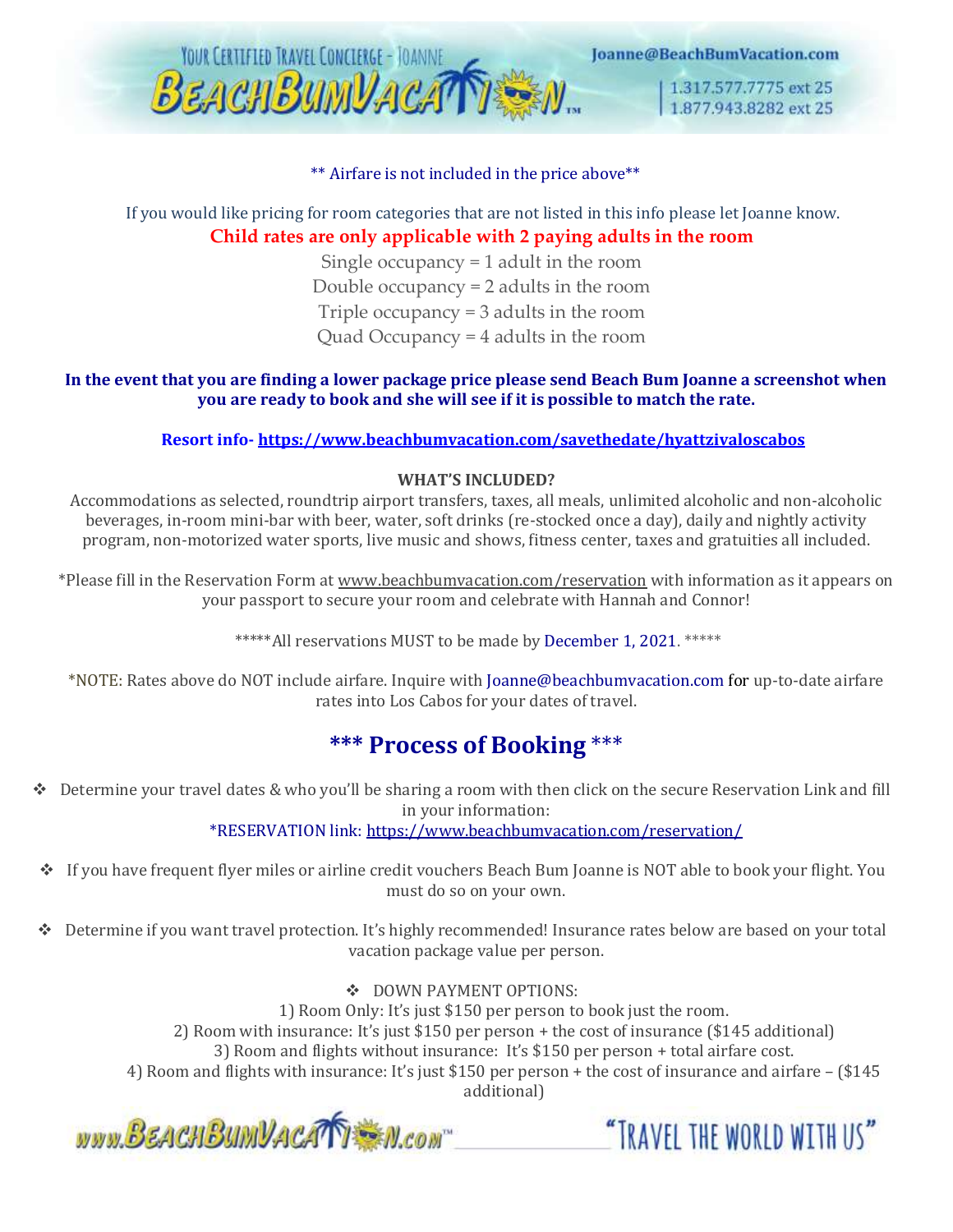

#### ❖ After the down payment is made the final balance is due December 1, 2021. NO EXCEPTIONS

❖ Once you place your reservation and your payment has been applied you will receive a confirmation invoice/itinerary for your trip!

\*\*\* Important Travel & Booking Information \*\*\*

When should I book?: As soon as possible for the best flight schedules and perks for being a part of Hannah and Connor's wedding group!

\*IMPORTANT! -- Airfare WILL fluctuate depending on availability at time you make your reservation, please make your payment with Beach Bum Joanne as soon as possible to ensure the lowest rate and best flight time options. Flight schedules to Los Cabos can be very limited so please contact her soon to make your reservation.

Who should I ask for when making my reservation? All reservations must be made directly through Joanne at Beach Bum Vacation. [www.beachbumvacation.com/reservation](http://www.beachbumvacation.com/reservation)

Payment policy: In order to guarantee your room the full payment must be received by December 1, 2021. AIRFARE will be due at the time you are ready to add it to your package.

#### Visa, MasterCard, American Express and Discover & Diners Club are also accepted. Note: Returned checks subject to \$30.00 fee.

What travel documents will I need? You will need a valid passport in order to travel to Mexico, no exceptions.

You will need to indicate on the form if you accept or decline TRIP INSURANCE.

PLEASE NOTE: Insurance CANNOT be added after payment is made. Insurance is due at the time of making the reservation along with the down payment. Optional insurance is an additional \$145 per person.

This plan protects against cancelation penalties if the trip is canceled for any reason prior to departure. It also covers up to \$100 per person for trip interruption, up to \$800 per person for baggage loss, and up to \$5,000 per person for medical expenses. I strongly encourage you to purchase travel protection**. Insurance does NOT cover airfare.**

Special Needs: Please specify if anyone in your party meets any of the following criteria: (1) holds frequent flyer miles (2) is hearing or vision impaired (3) has dietary restrictions (4) needs a wheelchair (5) is diabetic (6) is highly allergic.

# **CANCELATION POLICY:**

| Once reservation is made up to December 1, 2021 | \$150 cancellation penalty per person |  |
|-------------------------------------------------|---------------------------------------|--|
| From December 2, 2021 onward                    | 100% cancellation penalty             |  |